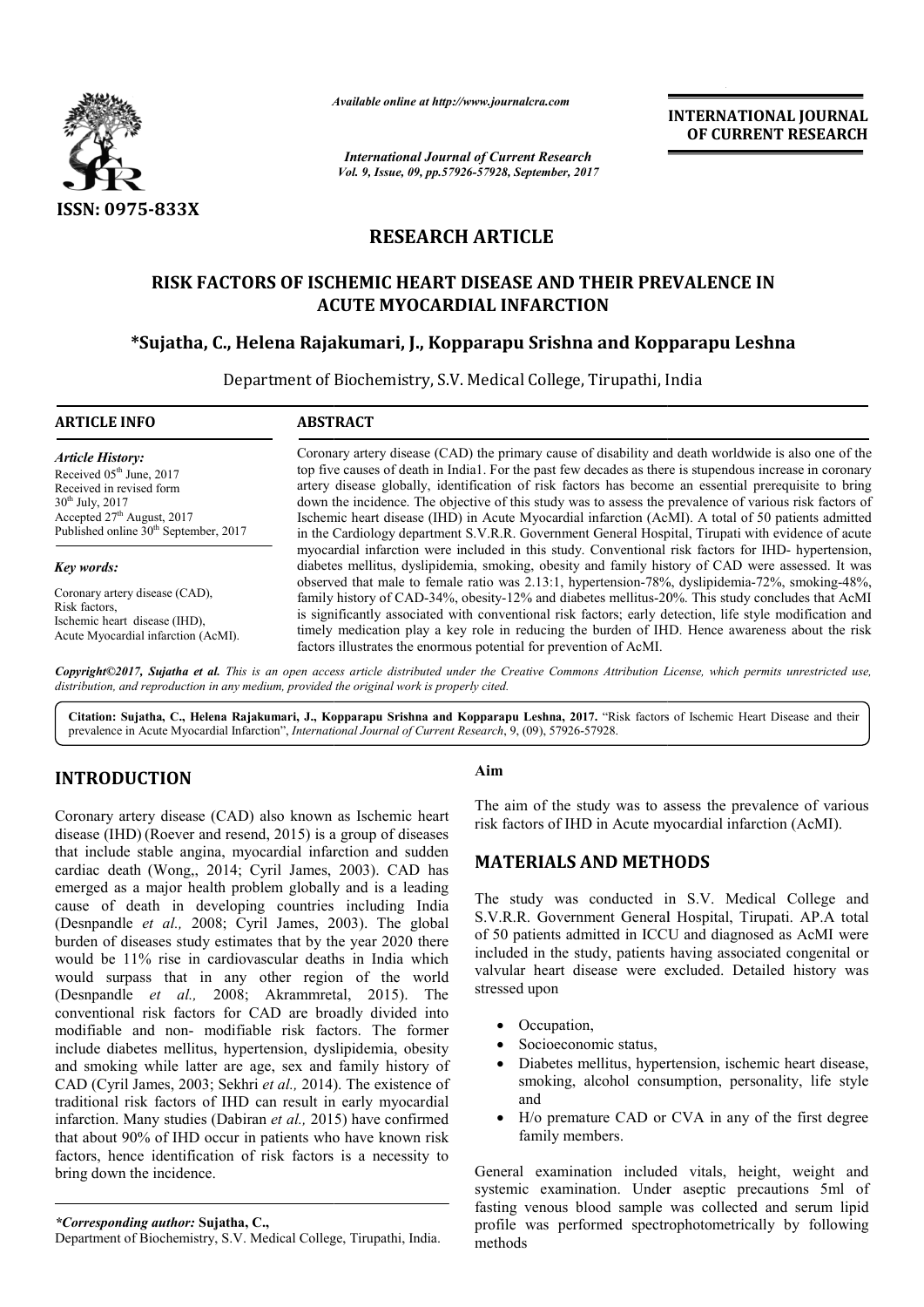- Total cholesterol CHOD-POD method (Trinder and Clin path, 1969)
- HDL cholesterol phosphotungstic acid method (Scleoinic, 1970)
- Triglycerides GPO/PAP method (Werner, 1981)
- LDL cholesterol calculated by Friedewald's formula (Fried Ewald Wt *et al.,* 1972)

Dyslipidemia was defined when

- a. Total cholesterol  $\geq 200$ mg/dl,
- b. Triglycerides ≥150mg/dl
- c. LDL cholesterol ≥100mg/dl and
- d. HDL cholesterol ≤40mg/dl.

And obesity by calculating body mass index (weight in Kg/Height in meter<sup>2</sup>)

#### **RESULTS**

A total of 50 acute MI cases were included in the study. There was male predominance (68%), male to female ratio being 2.13:1, 2(4%) cases were under the age of 35 yrs.8(16%) were in the age group of 35-44 yrs.18(36%) were in the age group of 45-54 yrs.13(26%) were between 55-64 yrs and 9(18%) were above 65 yrs.

**Table 1. Incidence of Acute MI based on Age and Gender**

| S. No. | Age in Yrs. | Males $(\% )$ | Females (%) | Total $(\% )$ |
|--------|-------------|---------------|-------------|---------------|
|        | < 35        | 2(4%)         |             | 2(4%)         |
| 2.     | $35 - 44$   | 7(14%         | 1(2%)       | 8(16%)        |
| 3.     | $45 - 54$   | $10(20\%)$    | 8(16%)      | 18(36%)       |
| 4.     | $55 - 64$   | 8(16%)        | $5(10\%)$   | 13(26%)       |
| 5.     | >65         | 7(14%)        | 2(4%)       | 9(18%)        |
|        | Total:      | 34(68%)       | 16(32%)     | 50            |

Incidence of acute MI was at its peak in the age group of 46-64 yrs. (60%) including both the sexes, whereas it was negligible in females below 45 yrs (8%). From the study it is evident that acute MI in males was precedent by a decade than females. Incidence in males (18%) was higher than females (2%) prior to 45 yrs. Whereas it was almost the same beyond 45 yrs, the male to female ratio being 1.3:1.

**Table 2. Prevalence of risk factors in Acute MI**

| S.No. | <b>Risk Factors</b>     | No. of cases | $\%$ |
|-------|-------------------------|--------------|------|
|       | Positive family H/o CAD | 14           | 28   |
|       | Smoking                 | 24           | 48   |
|       | Obesity $(>30$ BMI)     | 11           | 22   |
|       | H/o Hypertension        | 37           | 74   |
|       | H/o Diabetes mellitus   | 10           | 20   |

28% of cases had positive family H/o CAD, 48% were smokers, 22% were obese with BMI more than 30, 74% had H/o hypertension and 20% had H/o Diabetes mellitus.

**Table 3. Prevalence of Dyslipidemia in Acute MI**

| S.No. | Type                                   | $Mean \pm SD$     | No. of Cases $(\% )$ |
|-------|----------------------------------------|-------------------|----------------------|
|       | Total Cholesterol (>200 mg/dl)         | $225.9 \pm 59.53$ | 36(72%)              |
|       | HDL Cholesterol $(< 40$ mg/dl)         | $38 \pm 14.02$    | 18(36%)              |
|       | Triglycerides ( $> 200$ mg/dl)         | $223.5 \pm 33.29$ | 24(48%)              |
|       | LDL Cholesterol $(>100 \text{ mg/dl})$ | $116.3 \pm 37.42$ | 29(58)               |

72% had hyper Cholesterolemia with mean  $\pm$  SD 225.9  $\pm$ 59.53,36 % had low HDL Cholesterol with mean  $\pm$  SD38.7  $\pm$ 14.02, 48% had hypertriglyceridemia with mean  $\pm$  SD 223.5  $\pm$ 33.29 and 58% had elevated LDL Cholesterol with mean ± SD  $116.3 \pm 37.42$ .

#### **DISCUSSION**

Ischemic heart disease (IHD) is a significant contributor to morbidity and mortality globally (Roever and resend, 2015; Desnpandle *et al.,* 2008; Cyril James, 2013). Myocardial infarction a common presentation of ischemic heart disease is a focus of necrosis resulting from inadequate tissue perfusion owing to Coronary atherosclerosis (Ambrose *et al.,* 2015). The conventional risk factors play a major role towards development of IHD in both genders(Puja Mehta *et al.,* 2015). Given the growing burden of IHD it has become imperative to recognize the array of risk factors. From the study it was evident that in males acute MI started a decade prior to females with a high prevalence earlier to 45 yrs, (Cyril James, 2013) but it was almost similar in both the sexes after 45 yrs (Cyril James, 2013; Akrammretal, 2015). Gender difference of MI is moderated by age and this is in part due to the weakening protective effect of estrogen on IHD after menopause (Dabiran *et al.,* 2015). Family history of MI is an independent prognostic indicator of increased IHD risk in both genders (Puja Mehta *et al.,* 2015), in our study 28% had positive family history of CAD, supported by similar studies (Akrammretal, 2015; Kaur Jaspinder, 2014; Roneaglion, 1992). Tobacco increases IHD risk including progression of atherosclerosis, myocardial infection and sudden cardiac death (Puja Mehta *et al.,* 2015) in our study the prevalence of smoking was 48% which are consistent with other studies (Dabiran *et al.,* 2015; Wasir *et al.,* 1987). `Elevated BMI is associated with increased risk of IHD. Distribution of fat implicates development of IHD. Independent of traditional measure of obesity excess visceral fat has a deleterious effect on CVD (Puja Mehta *et al.,*  2015) 22% of cases in our study have BMI more than 30, which is in correlation with other studies (Akrammretal, 2015; KIVI mak, 2012) Hypertension, under diagnosed and under treated remains a major risk factor for IHD (Puja Mehta *et al.,*  2015) and it is truly "Silent Killer" (Desnpandle and Dixit, 2008). A high prevalence (74%) of hypertension was noted in the present study which is more than double that of other studies, (Desnpandle and Dixit, 2008; Cyril James, 2013; Akrammretal, 2015) Indicating asignificant association to acute MI. Indians are genetically prone to develop type II diabetes mellitus due to insulin resistance. The hyperinsulinemia accelerates the atherosclerotic process in the coronary arteries (Cyril James, 2013) leading to acute MI. In the present study 20% of cases had diabetes mellitus which is consistent with other studies (Akrammretal, 2015). Dyslipidemia is the greatest contributor for development of IHD worldwide (Puja Mehta *et al.,* 2015). Present study revealed evidence of dyslipidemia in 72% of cases which is in line with other reports (Cyril James, 2013; Akrammretal, 2015).

#### **Conclusion**

AcMI the common presentation of IHD is a significant contributor to morbidity and mortality worldwide. Risk factors like hypertension, diabetes mellitus, dyslipidemia, smoking, obesity are modifiable. Early detection of these risk factors and by life style modification with timely treatment plays a key